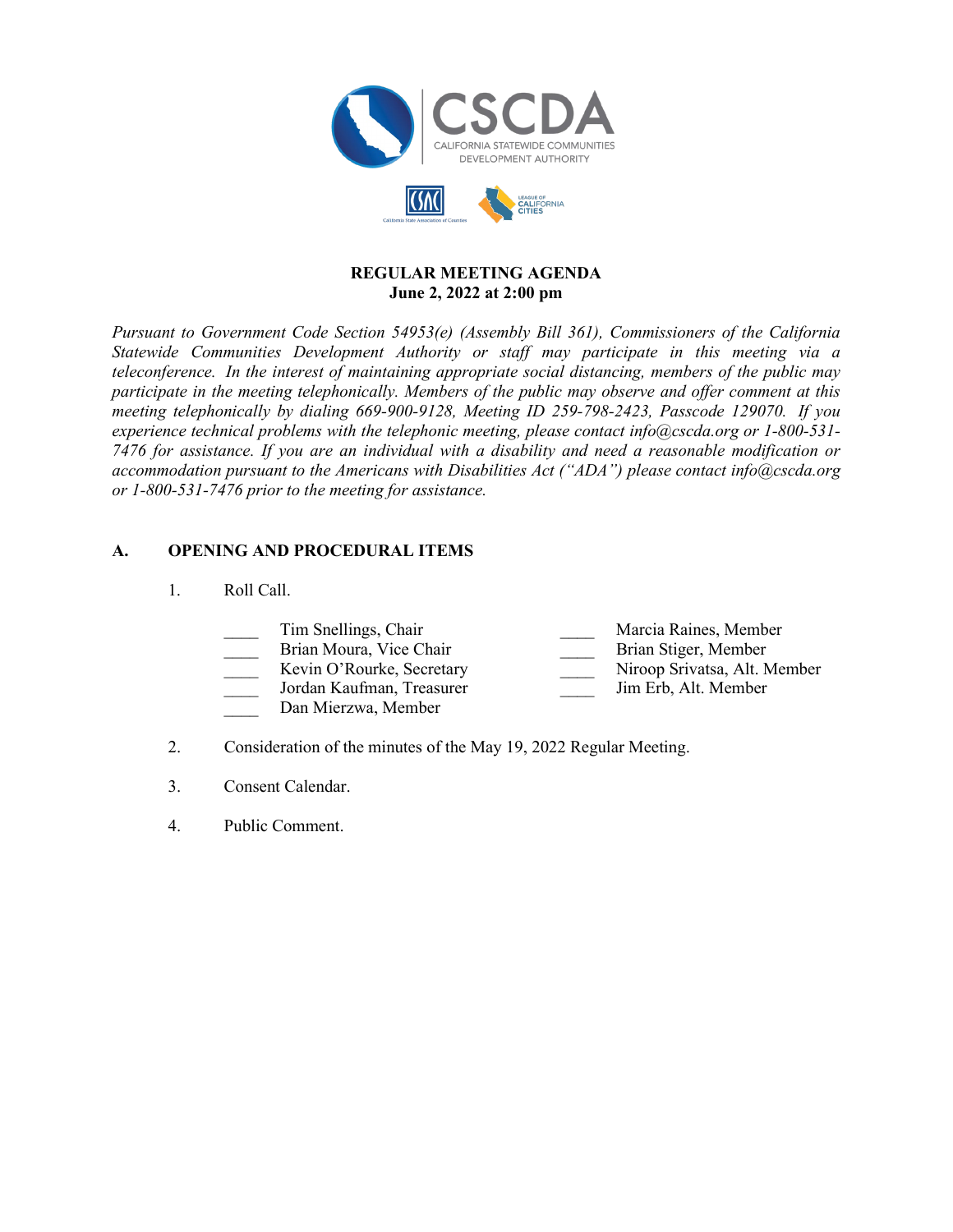### **B. ITEMS FOR CONSIDERATION AND ACTION**

- 5. Community Facilities District No. 2020-02 Improvement Area No. 2 (Atwell), City of Banning, County of Riverside:
	- a. Consideration of a resolution approving the issuance of the California Statewide Communities Development Authority Community Facilities District No. 2020-02 Improvement Area No. 2 (Atwell) Special Tax Bonds, Series 2022, in an aggregate principal amount not to exceed \$17,000,000; authorizing the execution and delivery of an indenture providing for the issuance of such bonds; approving a bond purchase contract providing for the sale of such bonds; approving an official statement; approving a continuing disclosure certificate; authorizing the sale of such bonds; and authorizing related actions and the execution of related documents in connection with the issuance, sale and delivery of such bonds.
- 6. Community Facilities District No. 2021-02 (Citro), County of San Diego:
	- a. Consideration of a resolution approving the issuance of the California Statewide Communities Development Authority Community Facilities District No. 2021-02 (Citro) Special Tax Bonds, Series 2022, in an aggregate principal amount not to exceed \$27,500,000; authorizing the execution and delivery of an indenture providing for the issuance of such bonds; approving a bond purchase contract providing for the sale of such bonds; approving an official statement; approving a continuing disclosure certificate; authorizing the sale of such bonds; and authorizing related actions and the execution of related documents in connection with the issuance, sale and delivery of such bonds.
- 7. Consider the following resolutions to initiate proceedings to form CFD No. 2022-08, (Fancher Creek), City of Fresno, County of Fresno and to designate improvement areas:
	- a. Resolution approving joint community facilities agreements and declaring intention to establish California Statewide Communities Development Authority Community Facilities District No. 2022-08, (Fancher Creek), City of Fresno, County of Fresno, State of California, to designate Improvement Area Nos. 1, 2 and 3 therein and to levy special taxes therein to finance certain public improvements and certain development impact fees.
	- b. Resolution to incur bonded indebtedness to finance certain public improvements and certain development impact fees within California Statewide Communities Development Authority Community Facilities District No. 2022-08, (Fancher Creek), City of Fresno, County of Fresno, State of California and in and for Improvement Area Nos. 1, 2 and 3 and calling for a public hearing.
- 8. Conduct second reading of and adopt "Ordinance Levying a Special Tax for Fiscal Year 2022-2023 and Following Fiscal Years Solely Within and Relating to California Statewide Communities Development Authority Community Facilities District No. 2022- 03 (Sheldon Farms), City of Elk Grove, County of Sacramento, State of California."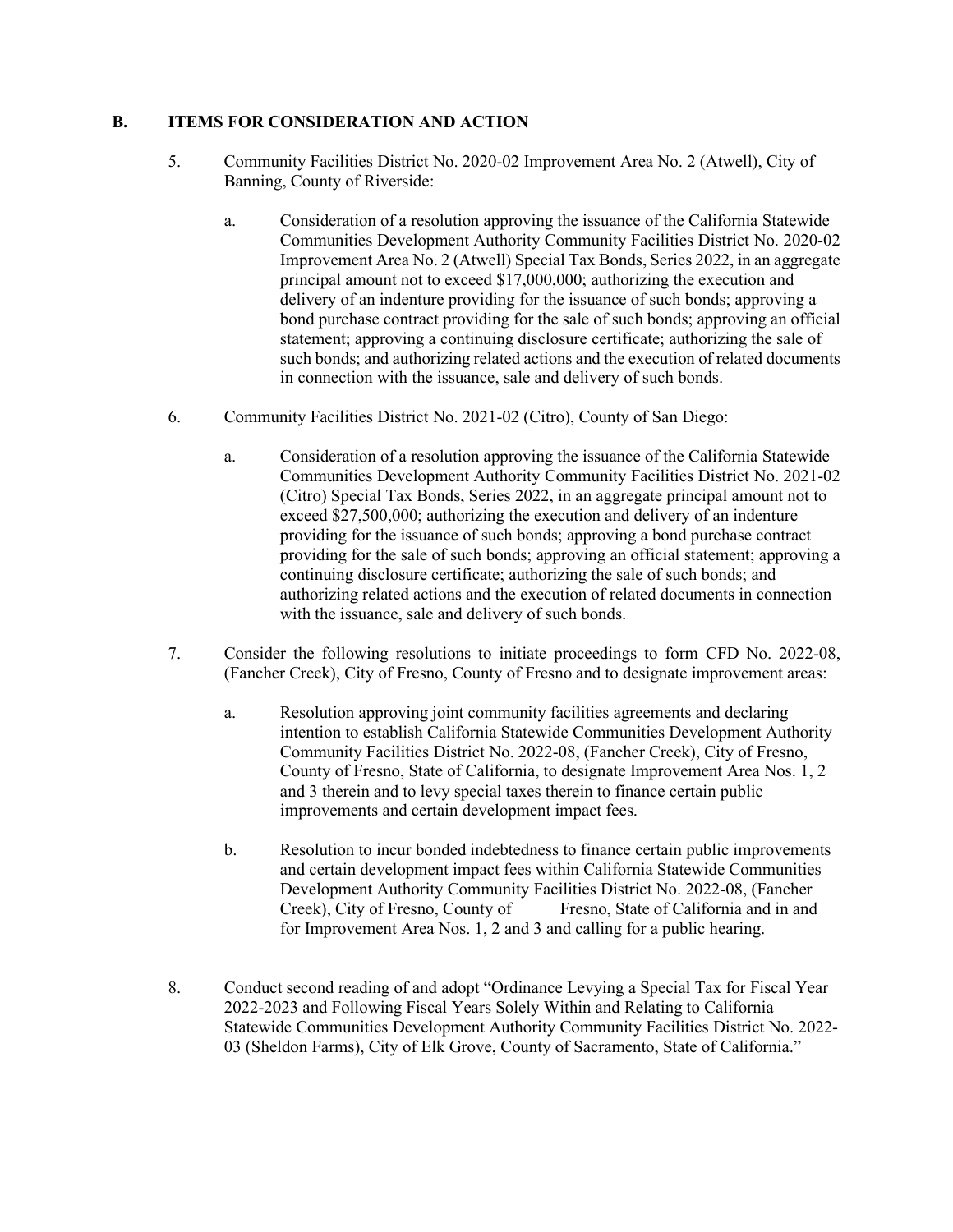# **C. STAFF ANNOUNCEMENTS, REPORTS ON ACTIVITIES OR REQUESTS**

- 9. Executive Director Update.
- 10. Staff Updates.
- 11. Adjourn.

**NEXT MEETING:** Thursday, June 16, 2022 at 2:00 p.m.